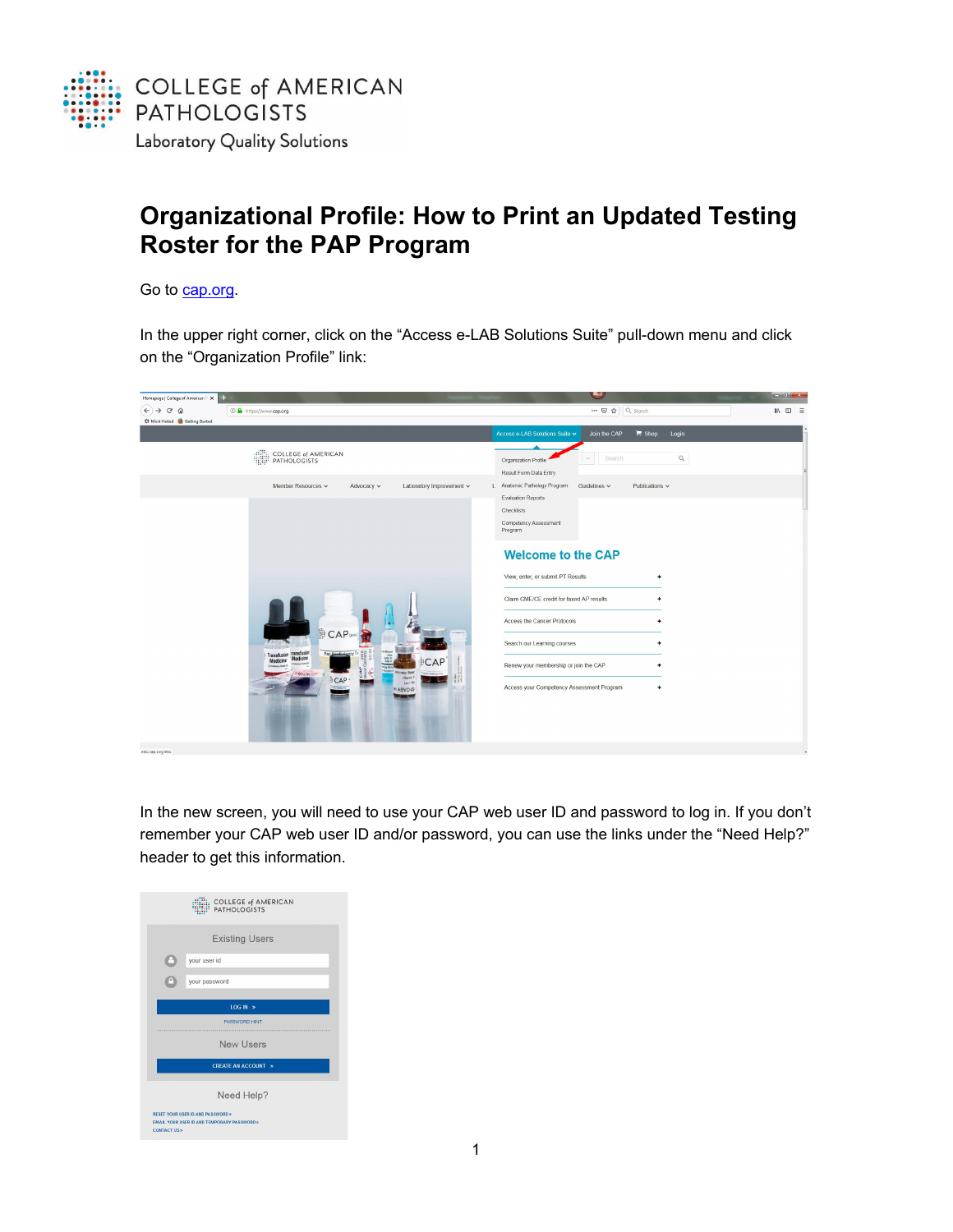Once you are logged in, you will go directly to the Organization Profile page. In the new screen, move the mouse pointer to the "Roles/Personnel" section on the left. Under the Roles subheading, click on the "CAP Program Roles" listing.

| /maintenance processes.                            |                                 | Email accred@cap.org or call (800) 323-4040 (US); +001 (847) 832-7000 (International), for questions about the Organization Profile, Application/reapplication |
|----------------------------------------------------|---------------------------------|----------------------------------------------------------------------------------------------------------------------------------------------------------------|
| Watch the Introduction and General Navigation Demo |                                 |                                                                                                                                                                |
| <b>Demographics</b>                                | <b>General Information</b>      | <b>Relationships</b>                                                                                                                                           |
| Basic Details >>                                   | General Questionnaire >>        | Licensure and Certification >>                                                                                                                                 |
| Addresses and Phones >>                            | FTEs and Annual Test Volumes >> | Inspection Unit >>                                                                                                                                             |
| Account List >>                                    | Information Systems >>          |                                                                                                                                                                |
| Hours of Operation >>                              |                                 |                                                                                                                                                                |
| Travel and Lodging >>                              |                                 |                                                                                                                                                                |
| Security Access >>                                 |                                 |                                                                                                                                                                |
| Roles/Personnel                                    | <b>Sections/Departments</b>     | <b>Inspections</b>                                                                                                                                             |
| Staff List >>                                      | Section/Department List >>      | Terms of Accreditation >>                                                                                                                                      |
| Roles                                              | Cytology >>                     |                                                                                                                                                                |
| Organizational and Institutional Roles >>          | <b>Section Details</b>          |                                                                                                                                                                |
| CAP Program Roles >>                               | Section Activities              |                                                                                                                                                                |
| Pathologists >>                                    |                                 |                                                                                                                                                                |
| Section/Department Roles >>                        |                                 |                                                                                                                                                                |
| Personnel Evaluation Roster                        |                                 |                                                                                                                                                                |
| CLIA Roles >>                                      |                                 |                                                                                                                                                                |
| Laboratory Testing Personnel >>                    |                                 |                                                                                                                                                                |
| Non-laboratory Testing Personnel >>                |                                 |                                                                                                                                                                |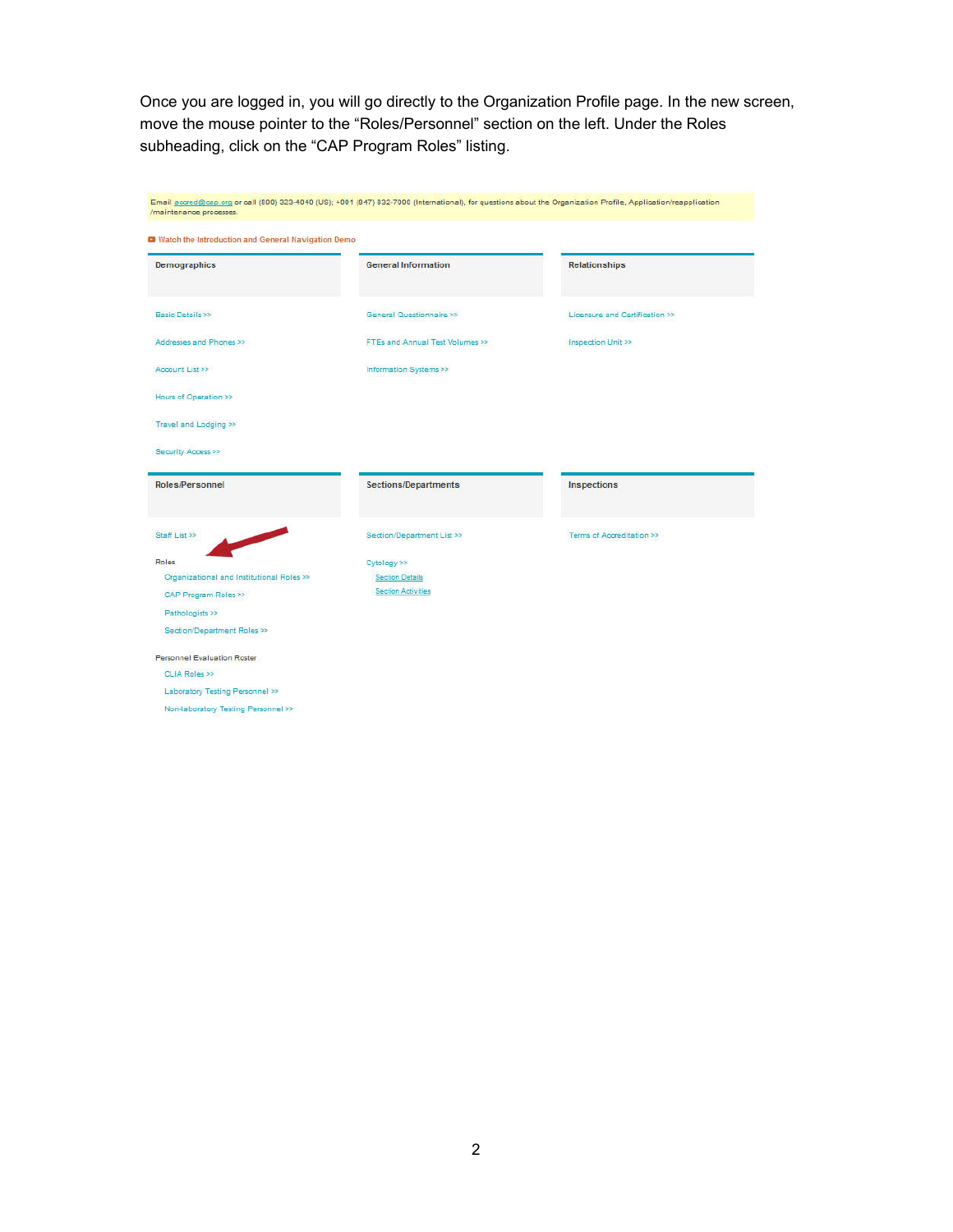The new screen displays contacts for all CAP programs in which your laboratory is enrolled. These may include the Laboratory Accreditation Program, Proficiency Testing, and PAP. You may export the complete list of pathologists and the complete list of cytotechnologists to Excel as a copy for your records using the 'Export to Excel' link on the screen.

| <b>Proficiency Testing Program</b> |       |                 |      |                      |            |
|------------------------------------|-------|-----------------|------|----------------------|------------|
| eLAB Solutions Connect Contact (0) |       |                 |      |                      | <b>ADD</b> |
| PAP Program Pathologists (0)       |       |                 |      |                      | <b>ADD</b> |
| Name<br>CAP Personal ID# =         | Email | Phone           | PTR# | <b>Screener Type</b> | Actions    |
|                                    |       |                 |      |                      |            |
|                                    |       | No Rows To Show |      |                      |            |
|                                    |       |                 |      |                      |            |
|                                    |       |                 |      |                      |            |

| Name<br><b>CAP Personal ID#</b> | Email | Phone | PTR# | <b>Actions</b> |
|---------------------------------|-------|-------|------|----------------|
|                                 |       |       |      | Remove         |
|                                 |       |       |      | Remove         |
|                                 |       |       |      | Remove         |
|                                 |       |       |      | Remove         |

**PLEASE NOTE:** A screen print of this information is for your records only; it does not include testing event, testing date, test module, number of slide sets, or the number of examinees. As such, it is *not* suitable documentation for your inspection. You will need a printed letter from the CAP for this purpose.<sup>\*</sup>

Any changes you make to your roster in Organization Profile, such as adding or deleting proctors or examinees, you can request an updated enrollment verification letter to CAP. The CAP will send you this letter via mail or email. This letter is acceptable documentation for your next laboratory accreditation inspection.